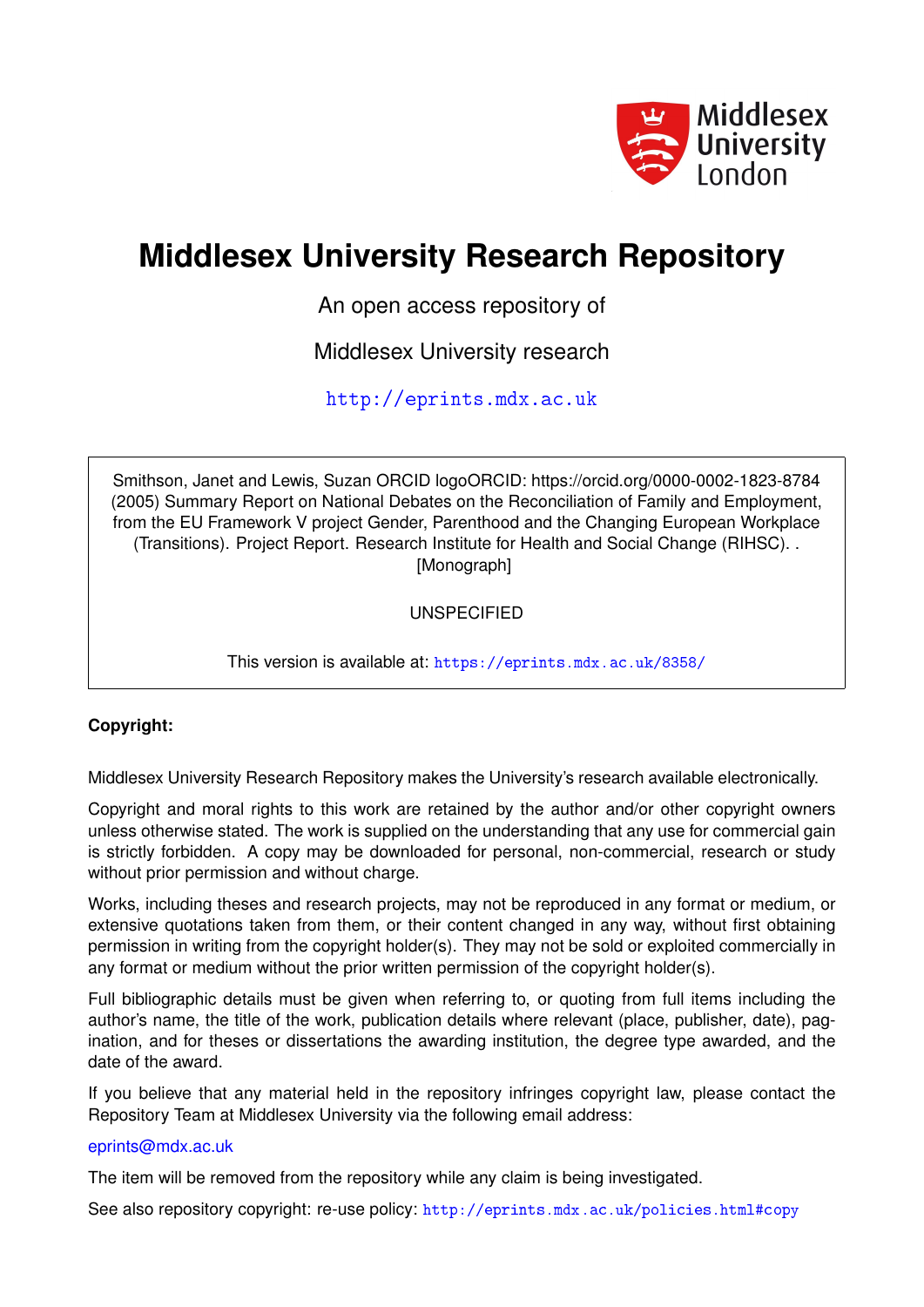

# **Report on National Debates on the reconciliation of family and employment EXECUTIVE SUMMARY**

for the EU Framework 5 study 'Gender, Parenthood and the Changing European Workplace'

Executive Summary of Research Report #9 Http://www.workliferesearch.org/transitions





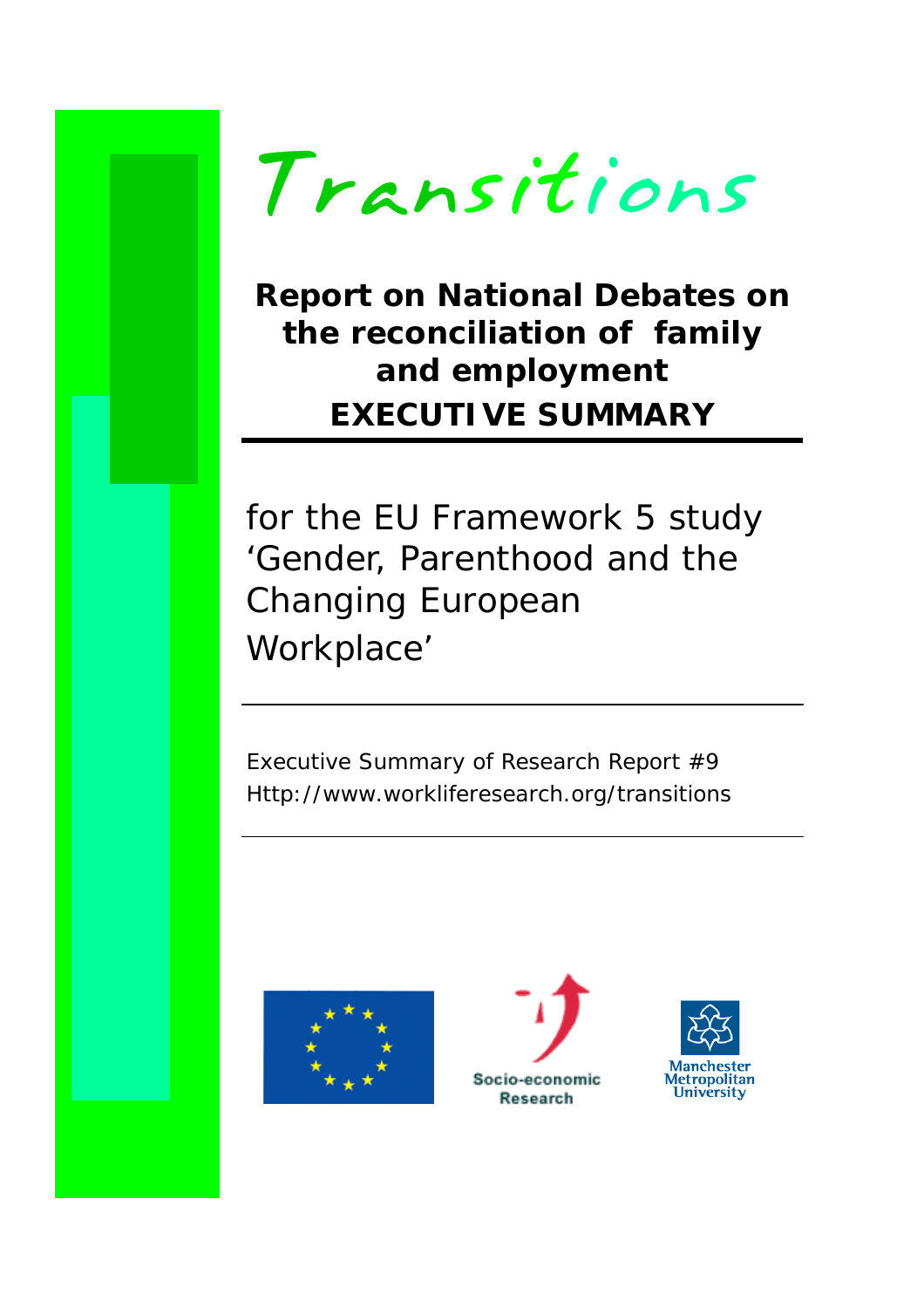

# **Summary Report on National Debates on the reconciliation of family and employment**

# **Janet Smithson and Suzan Lewis**

**With contributions from the other members of the** *Transitions* **team Christina Purcell, and John Haworth,**  Manchester Metropolitan University **Julia Brannen and Michaela Brockmann**  Thomas Coram Research Unit, Institute of Education, University of London **Ann Nilsen, Sevil Sumer and Lise Granlund** University of Bergen **Margareta Bäck-Wiklund and Lars Plantin** University of Goteborg **Nevenka Cernigoj Sadar, Jana Nadoh and Polona Kersnik**  University of Ljubljana **Anneke van Doorne-Huiskes, Laura den Dulk and Marijke Veldhoen-van Blitterswijk**  Utrecht University **Siyka Kovacheva and Atanas Matev**  Paissii Hilendarski State University **Jeanne Fagnani**  MATISSE, University of Paris 1-CNRS **Maria das Dores Guerreiro, Pedro Abrantes and Inês Pereira**  CIES/ISCTE

**October 2005**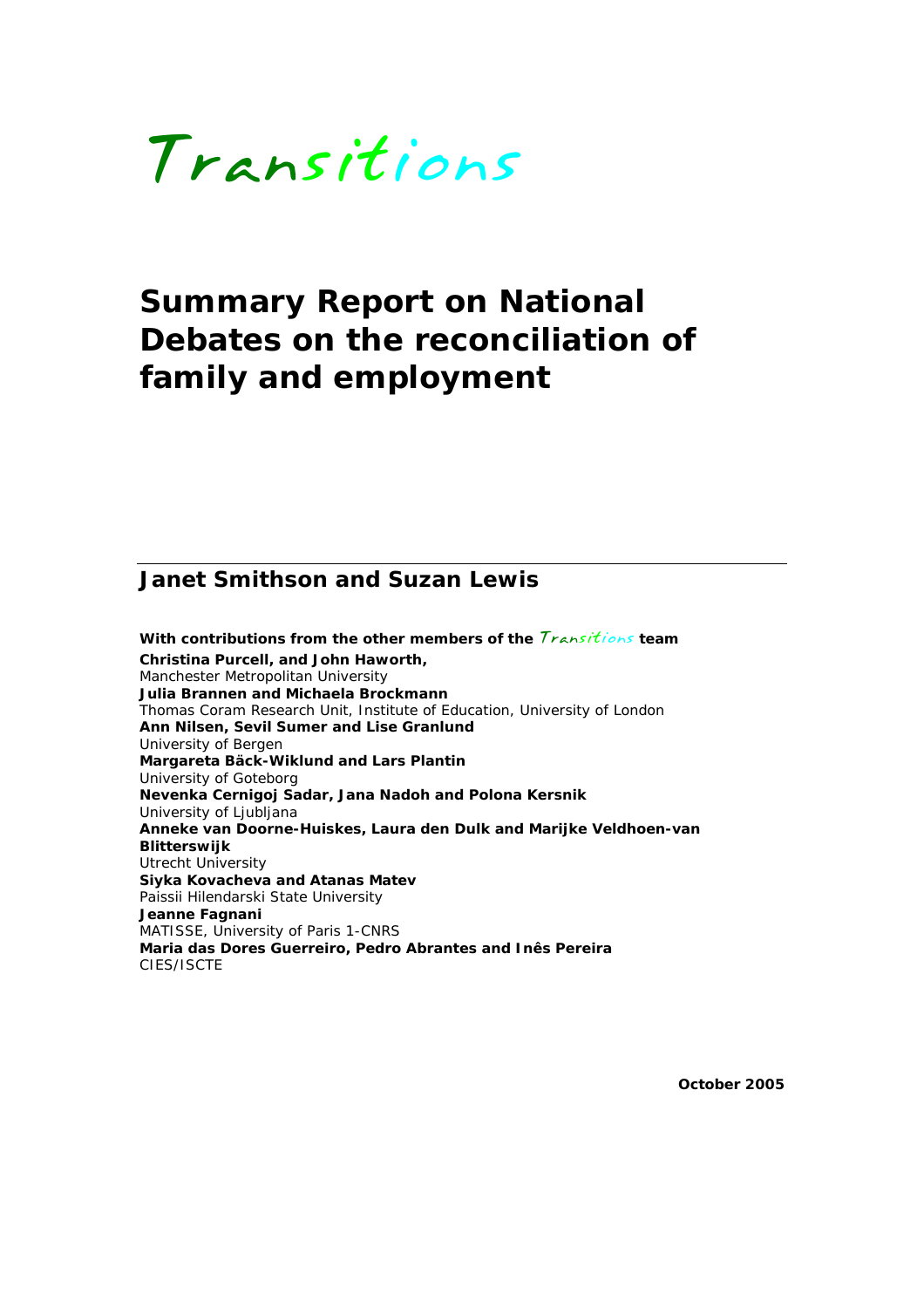#### **Summary Report for the** *Transitions* **project on National Debates on the reconciliation of family and employment**

This report provides an overview of national debates on work and family, based on national researchers analysis of discourses within the media, government, employers and trade union, in the eight participating countries, during the period of the Transitions research project (2003-5). We were interested in what is on the political and social agenda in each country, what is driving change in policies and practices, and what are the public and media reactions to these debates – for example about fertility concerns, disability , parental leaves, funding for childcare, and changing gender role expectations. This report is part of the Context Mapping workpackage (WP3). The Context Mapping report (Transitions Research Report #1) aimed to provide a broad outline of the principle economic, social and demographic characteristics of the eight participating countries.

We collected initial data on national debates relevant to work and family in spring 2003, at the beginning of the 3 year project. It was apparent that the debates were changing rapidly in each country, and so we repeated the exercise in spring 2005, towards the end of the project to provide a picture of the ways in which national debates are changing and developing across this time frame .In the first stage of the exercise, in 2003, native worklife experts in each country located what they considered to be the relevant national debates on working, parenting and care at this time. They were prompted by a common framework of general questions, derived from relevant literature and personal experience and expertise within the team. The national chapters are structured according to this framework. The national authors also added data on other debates which they viewed as significant in their context. Topics which were not originally considered but which emerged in some countries during the first stage of the research included "Superwoman syndrome" (mentioned in the UK and Norway) and concern about sickness absence rates (mentioned in the Swedish, Norwegian and the Netherlands first reports). the second stage considered in more depth how these new debates were related to work and family in national discourses.

In the second stage of the exercise, in 2005, the same authors repeated the exercise but extra questions were added, to include the additional debates that had emerged in stage one. The authors again also added new debates which they perceived as emerging in their national context at this time. In addition, the authors reflected on how the national debates have been changing over the two year period.

This method arguably has the limitations of privileging the perceptions and perspectives of the authors – their understanding of the debates in the media, the government, academic and policy circles. On the other hand the process whereby native work-life experts, with indepth knowledge of the issues, and many years experience of studying the issues in this field, pick out what they considered to be the relevant national debates can also be considered a strength of this method.

A summary of the main national debates on reconciling paid work and parenting in each country in 2003 and 2005 can be seen in tables 1 and 2, overleaf.

The full report: Transitions Research Report #9: Report on National Debates on the reconciliation of family and employment for the EU Framework 5 funded study "Gender, parenthood and the changing European workplace, is available on request from the Manchester Metropolitan University: Research Institute for Health and Social Change (RIHSC).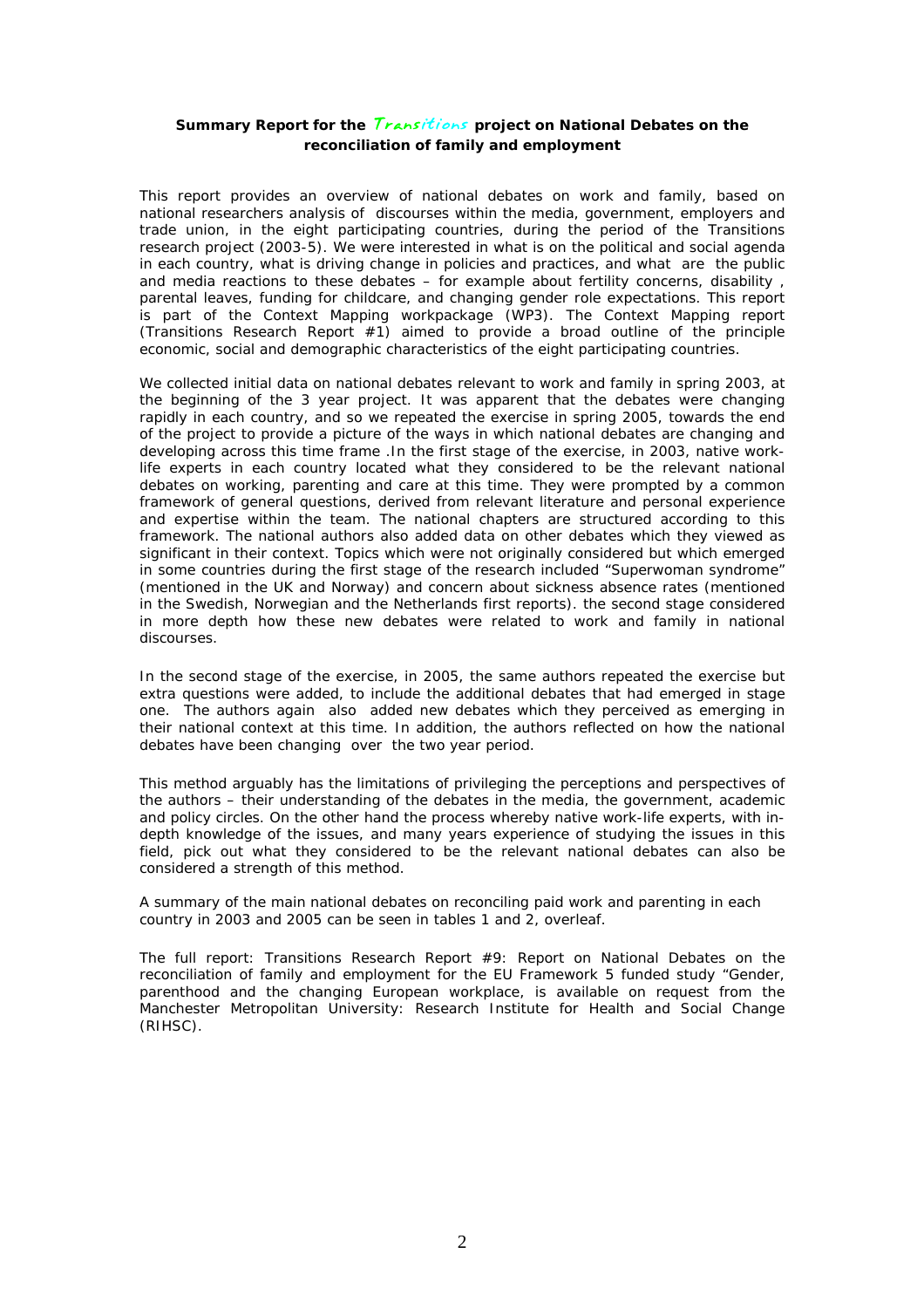#### **Table 1A: Summary of national debates 2003**

|             | Work-family terminology<br>used                                                                              | <b>Business case arguments</b>                                                                                                                                                                | <b>Fertility debates</b>                                                                                                                                                                                                            | <b>Trade Union Debates</b>                                                                                                                            |
|-------------|--------------------------------------------------------------------------------------------------------------|-----------------------------------------------------------------------------------------------------------------------------------------------------------------------------------------------|-------------------------------------------------------------------------------------------------------------------------------------------------------------------------------------------------------------------------------------|-------------------------------------------------------------------------------------------------------------------------------------------------------|
| <b>UK</b>   | Work-life balance<br>Flexible working                                                                        | High profile                                                                                                                                                                                  | Few in recent years but suddenly<br>increasing.                                                                                                                                                                                     | They do deal with these issues<br>but not got a very high profile.                                                                                    |
| <b>FR</b>   | Conciliation of work and family                                                                              | High profile                                                                                                                                                                                  | Interest in fertility.                                                                                                                                                                                                              |                                                                                                                                                       |
| <b>PORT</b> | Work-family conciliation                                                                                     | Not much. Gender equality debate                                                                                                                                                              | Not really.                                                                                                                                                                                                                         | Work organisation and<br>schedules, flexibility                                                                                                       |
| <b>NL</b>   | Work-family reconciliation;<br>work-life balance; family-<br>friendly policies; flexible<br>working patterns | Social equality debates. Also sickness<br>absence as a business and work-family<br>issues; satisfied employees as an<br>important argument for employers to<br>offer family-friendly policies | Not really debates on fertility<br>initiated by the government.<br>However, articles in papers and<br>research projects on rising age<br>of mothers giving birth to first<br>child. Some worries about<br>increasing childlessness. | Collective agreements include<br>measures on childcare, leave<br>arrangements and childcare.<br>Trade unions often take the<br>initiative             |
| <b>SW</b>   | Reconciling work and family<br>Work-family balance                                                           | Not really<br>Gender equity debate.<br>Sickness absence increasingly an issue                                                                                                                 | Recent decline in fertility<br>sparking debates. Links found in<br>Sweden between this and labour<br>market and welfare regulations.                                                                                                | Debates about wage levels and<br>work conditions more than<br>family-work issues.                                                                     |
| <b>NOR</b>  | Family friendly<br>Work-life balance                                                                         | No, gender and social equality and<br>children's needs<br>Sickness absence becoming an issue.                                                                                                 | Not really                                                                                                                                                                                                                          | Yes. Focus on "inclusive labour"<br>market," gender equality and<br>measures for a better work-<br>family balance including reduced<br>working hours. |
| <b>BULG</b> | Reconciliation of family and<br>work/ employment.                                                            | Arguments mainly on society in<br>transition. Employment regulations,<br>flexibility and security                                                                                             | Yes, falling population an issue,<br>fuelling much discussion.<br>High emigration an issue.                                                                                                                                         | Preserving employment in<br>companies being privatised.<br>Security for adult workers.                                                                |
| <b>SLOV</b> | Reconciliation<br>of work<br>and<br>family life                                                              | Gender equity                                                                                                                                                                                 | Yes, population replacement an<br>issue                                                                                                                                                                                             | Overtime and long hours<br>including effects on family life.                                                                                          |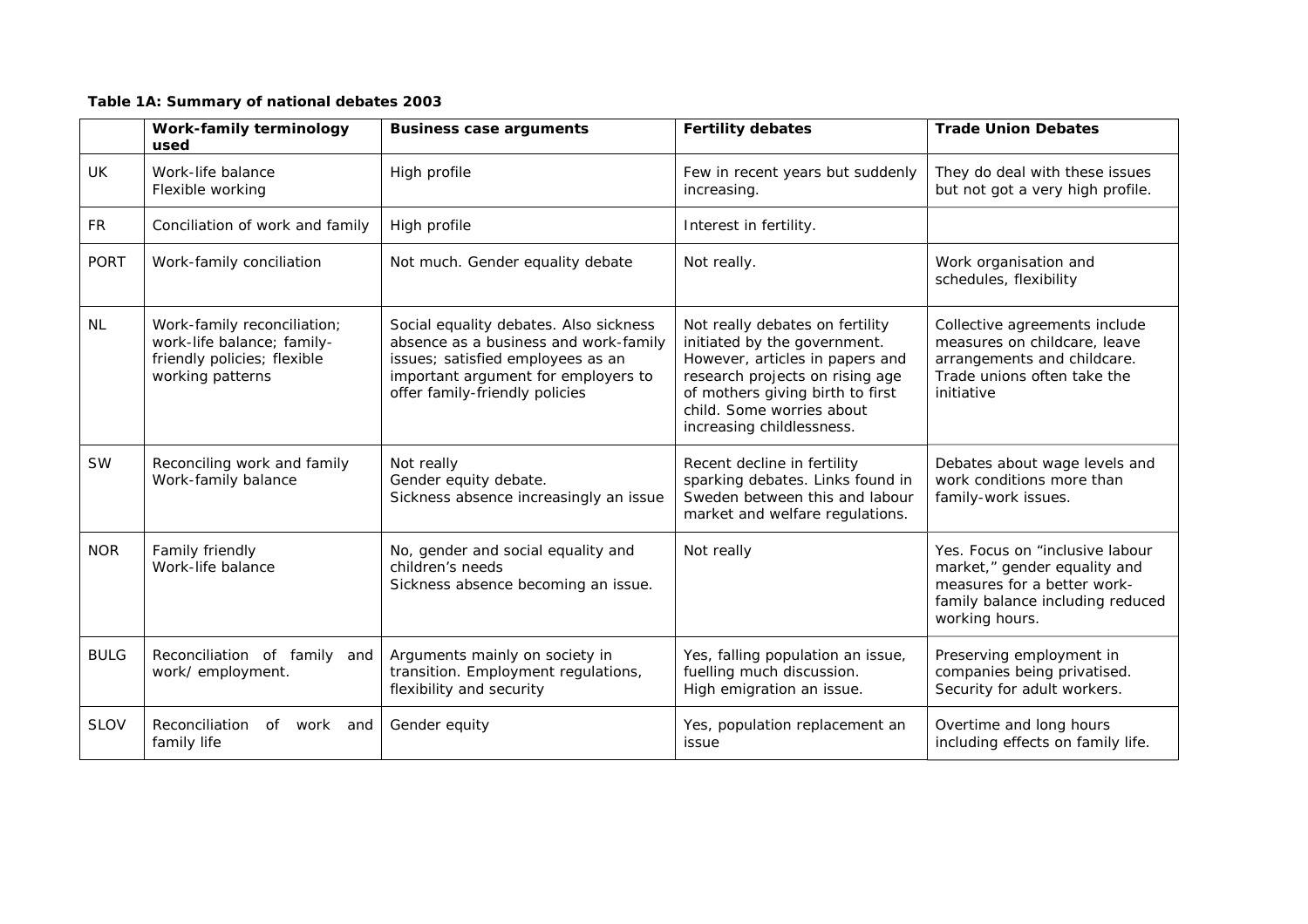### **Table 1A contd: Summary of national debates 2003**

|             | <b>Conditions for having</b><br>children                                                                                                                                       | <b>Employers debates</b>                                                              | <b>Media debates</b>                                                                                                                    | Main social policy discussions                                                                                                                                |
|-------------|--------------------------------------------------------------------------------------------------------------------------------------------------------------------------------|---------------------------------------------------------------------------------------|-----------------------------------------------------------------------------------------------------------------------------------------|---------------------------------------------------------------------------------------------------------------------------------------------------------------|
| <b>UK</b>   | Higher educated more securely<br>employed women have fewer<br>children                                                                                                         | Flexible working hours regulation                                                     | Much discussion of work-life<br>issues.<br>Working mothers. Fathers also<br>discussed                                                   | Flexible working legislations,<br>working hours.                                                                                                              |
| <b>FR</b>   | Despite relatively high fertility<br>rates, family associations<br>would like to provide French<br>families with the opportunities<br>to have more children if they<br>want to | Regulation of the 35 hour week.                                                       | Benefits and drawbacks of 35<br>hour week and effects on work-<br>life balance.                                                         | Fighting unemployment<br>The increase in flexible work<br>schedules                                                                                           |
| <b>PORT</b> | Concerns about poverty for<br>larger families.                                                                                                                                 | Labour law, working conditions,<br>flexibility                                        | Gender equality in the workplace                                                                                                        | Poor and single parents'<br>benefits. Children's rights.                                                                                                      |
| <b>NL</b>   | Higher educated women have<br>fewer children. Rising<br>proportion of people without<br>children.                                                                              | More flexible labour relations; people<br>need to work longer hours, employers<br>say | 'Pros and cons' of childcare; rush<br>hour family; caring fathers, more<br>balance in life                                              | Increase of elderly people and<br>pension costs; how to keep older<br>people in labour force; the life<br>course perspective; the future of<br>welfare states |
| <b>SW</b>   | Higher educated more securely<br>employed women have more.                                                                                                                     | Not really, sickness absence, early<br>retirement are issues                          | Frequent discussion of work-life<br>issues and gender                                                                                   |                                                                                                                                                               |
| <b>NOR</b>  |                                                                                                                                                                                | Not really as it's regulated by the<br>state.                                         | Welfare policies, benefits for<br>single parents. 'Compulsory'<br>daddy leave.                                                          | Gender and social equality.<br>Children's needs                                                                                                               |
| <b>BULG</b> | Higher educated more securely<br>employed women have fewer.<br>Concerns about Roma having<br>more children.                                                                    | More freedom to hire and fire workers.<br>Workforce reduction.                        | Rarely on work-life issues.<br>Women and their "natural<br>functions" e.g. childcare.<br>Unequal representation of<br>women in politics | Women's education,<br>employment, and poverty.<br>Reducing unemployment and<br>poverty.<br>Low levels of pensions.                                            |
| <b>SLOV</b> |                                                                                                                                                                                | Flexible working practices,<br>discrimination (gender?)                               | The role of women. Gender<br>equity. Fertility replacement                                                                              | Employers' obligations.<br>Workplace discrimination                                                                                                           |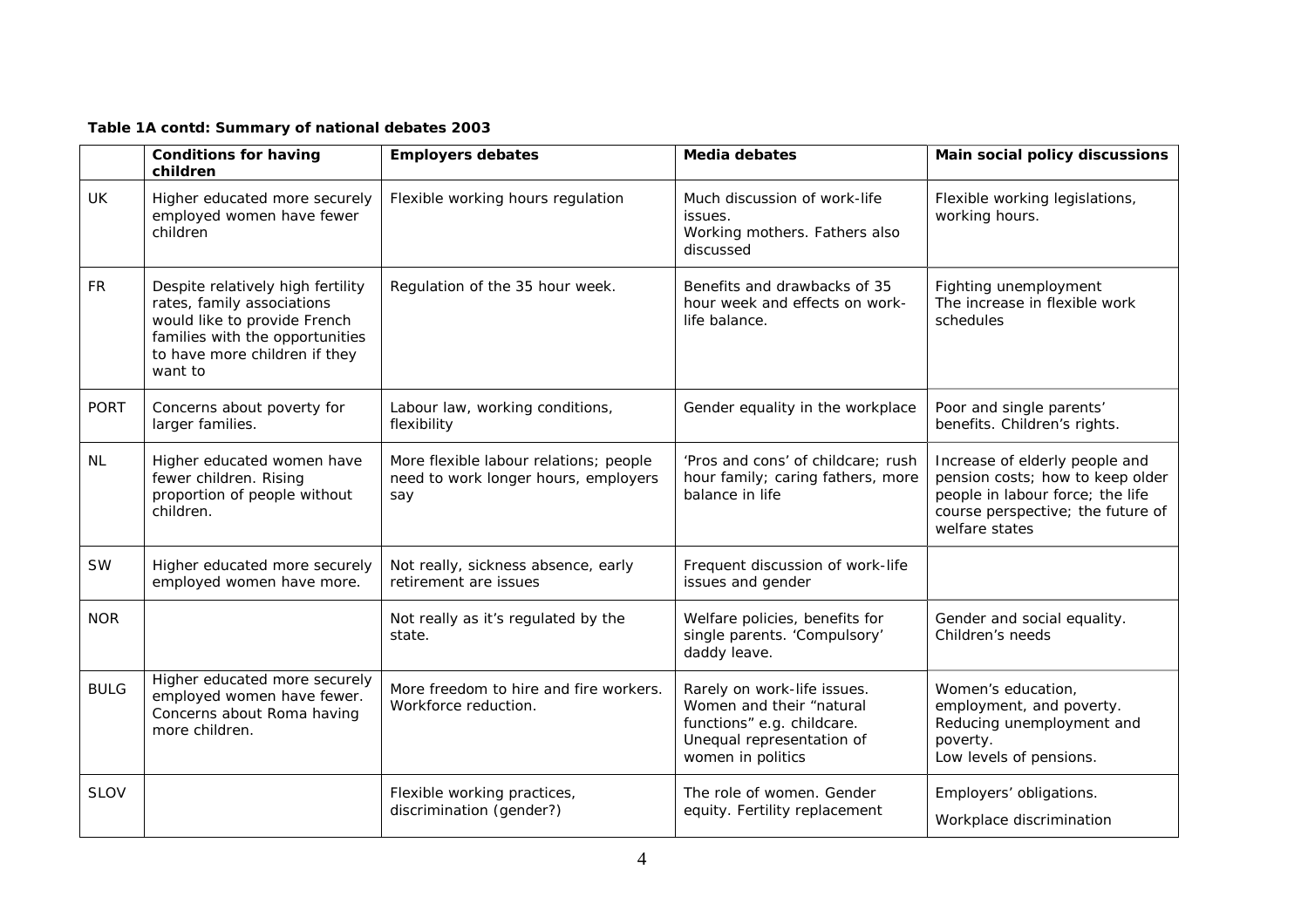### **Table 1B: Summary of national debates 2005**

|             | Work-family terminology used                                                                                                                     | <b>Business case arguments</b>                                                                                                                                                                                                                                | <b>Fertility debates</b>                                                                                                                                                                                                                                                                                                                       | <b>Trade Union Debates</b>                                                                                                                                                                                                                                                    |
|-------------|--------------------------------------------------------------------------------------------------------------------------------------------------|---------------------------------------------------------------------------------------------------------------------------------------------------------------------------------------------------------------------------------------------------------------|------------------------------------------------------------------------------------------------------------------------------------------------------------------------------------------------------------------------------------------------------------------------------------------------------------------------------------------------|-------------------------------------------------------------------------------------------------------------------------------------------------------------------------------------------------------------------------------------------------------------------------------|
| UK          | Work-life balance<br>Hardworking families                                                                                                        | High profile and influential                                                                                                                                                                                                                                  | New in last couple of years. Increasing in<br>frequency.                                                                                                                                                                                                                                                                                       | Interested in long working hours<br>issues. Some recent interest in<br>working parent issues.                                                                                                                                                                                 |
| <b>FR</b>   | Articulation travail/famille,<br>conciliation de la vie professionnelle<br>et de la vie familiale<br>Equilibre vie privée/vie<br>professionnelle | Some big companies deal with the issue of<br>access of women to higher responsibilities.<br>Women are always underrepresented<br>among the members of advisory boards of<br>the 500 largest companies                                                         | Not really because the demographic<br>situation is relatively good compared to<br>other EU member countries                                                                                                                                                                                                                                    | Gender discrimination on the labour<br>market<br>Gender wage gap<br>Over-representation of women among<br>working poors                                                                                                                                                       |
| <b>SW</b>   | Gender equality, reconciliation work-<br>family, the best interest of the child                                                                  | Not found                                                                                                                                                                                                                                                     | Not at present                                                                                                                                                                                                                                                                                                                                 | About sick leave                                                                                                                                                                                                                                                              |
| <b>POR</b>  | Work-family conciliation<br>Work-family articulation/combination                                                                                 | Not much. Gender equality debate                                                                                                                                                                                                                              | Yes, recently increased                                                                                                                                                                                                                                                                                                                        | Work organisation/schedules flexibility.<br>Training; Flexibility recently introduced<br>in New Labour Law brought the<br>discussion of W-F balance: Trade<br>unionist women raise the issue of<br>equal pay                                                                  |
| <b>NL</b>   | Work-family reconciliation<br>Work-life balance<br>Family-friendly policies<br>Flexible working patterns                                         | Yes, work-family issues are (sometimes)<br>framed as a business case. Sickness<br>related absence as a business case in<br>relation to work-family issues; Satisfied<br>employees as an important argument for<br>employers to offer family-friendly policies | The limited number of debates that did<br>occur were initiated by the government.<br>However, there were articles in papers<br>and research projects on the rising age<br>of mothers giving birth to first child.<br>Some worries about increasing<br>childlessness<br>No targeted policies to facilitate having<br>children at an earlier age | Collective agreements between<br>employers and unions include<br>measures on childcare and leave<br>arrangements<br>Trade unions often take the initiative<br>The necessity of childcare as a basic<br>provision for all parents, recently<br>stipulated by the largest union |
| <b>SLOV</b> | Reconciliation of work and family life<br>Balancing work and family<br>Integration of work and family                                            | Gender equity                                                                                                                                                                                                                                                 | Yes, population replacement an issue<br>Labour force shortage                                                                                                                                                                                                                                                                                  | Decline of industries (textile, leather)<br>New Social Agreement*                                                                                                                                                                                                             |
| <b>NOR</b>  | Work and family<br>Parents' and children's needs                                                                                                 | Not high profile<br>Reducing sick-leave<br>Increasing effectivity                                                                                                                                                                                             | Recently emerging.<br>Remarks on relatively high fertility in<br>Norway in the European context<br>Increasing focus on "dangers" of delaying<br>first birth.                                                                                                                                                                                   | Against temporary contracts and<br>weakening welfare state regulation<br>Changes in the pension system                                                                                                                                                                        |
| <b>BULG</b> | Reconciliation of work and family                                                                                                                | Not high profile, less on transition than in<br>2003, more on European legislation,<br>flexibility of work, anti-discrimination                                                                                                                               | Falling birth rate still an issue, less talk<br>about emigration                                                                                                                                                                                                                                                                               | Still preserving employment in<br>companies being privatised, against<br>more flexibility in employment contracts                                                                                                                                                             |